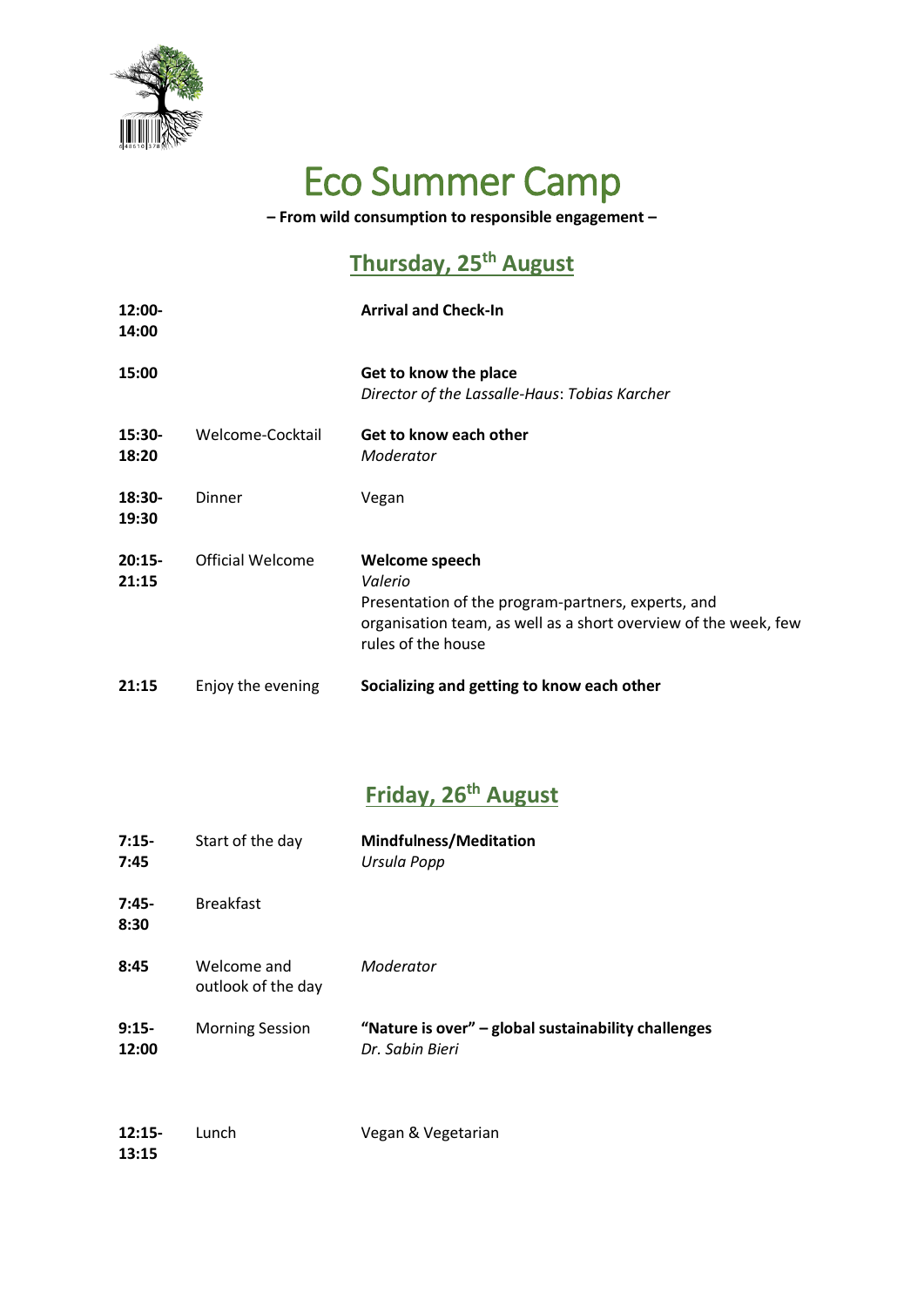

| 14:00-<br>15:00   |                            | <b>Guided self-reflection (in small group)</b>                                                                                                                                                                                   |
|-------------------|----------------------------|----------------------------------------------------------------------------------------------------------------------------------------------------------------------------------------------------------------------------------|
| 15:00-<br>18:15   | <b>Practical Workshops</b> | Three options:<br>Walking through the forest, with Kari Müller<br>An eco-social project "ZUWEBE" (organic garden)<br>$\overline{\phantom{a}}$<br>Sustainable cooking, with Andreas-Christian Bossert<br>$\overline{\phantom{a}}$ |
| 18:30-<br>19:30   | Dinner                     | Vegan                                                                                                                                                                                                                            |
| $20:00-$<br>21:15 |                            | <b>Jazz-band and Socializing</b>                                                                                                                                                                                                 |

# **Saturday 27th August**

| $7:15-$<br>7:45   | Start of the day                  | <b>Mindfulness/Meditation</b><br>Ursula Popp                                                                                                                                                                                  |
|-------------------|-----------------------------------|-------------------------------------------------------------------------------------------------------------------------------------------------------------------------------------------------------------------------------|
| $7:45-$<br>8:30   | <b>Breakfast</b>                  |                                                                                                                                                                                                                               |
| 8:45              | Welcome and<br>outlook of the day | Moderator                                                                                                                                                                                                                     |
| $9:15-$<br>12:00  | <b>Morning Session</b>            | <b>New economic thinking</b><br>Prof. Gaël Giraud                                                                                                                                                                             |
| $12:15-$<br>13:15 | Lunch                             | Vegan & Vegetarian                                                                                                                                                                                                            |
| 14:00-<br>15:00   |                                   | <b>Guided self-reflection (in small group)</b>                                                                                                                                                                                |
| 15:00-<br>18:15   | <b>Practical Workshops</b>        | Three options:<br>Walking through the forest, with Kari Müller<br>An eco-social project "ZUWEBE" (organic garden)<br>$\qquad \qquad \blacksquare$<br>Sustainable cooking, with Andreas-Christian Bossert<br>$\qquad \qquad -$ |
| $18:30-$<br>19:30 | Dinner                            | Vegan                                                                                                                                                                                                                         |
| 19:45-<br>21:30   |                                   | Panel discussion between Sabin Bieri and Gaël Giraud<br>moderated by Bernd Nilles, CEO of Fastenaktion                                                                                                                        |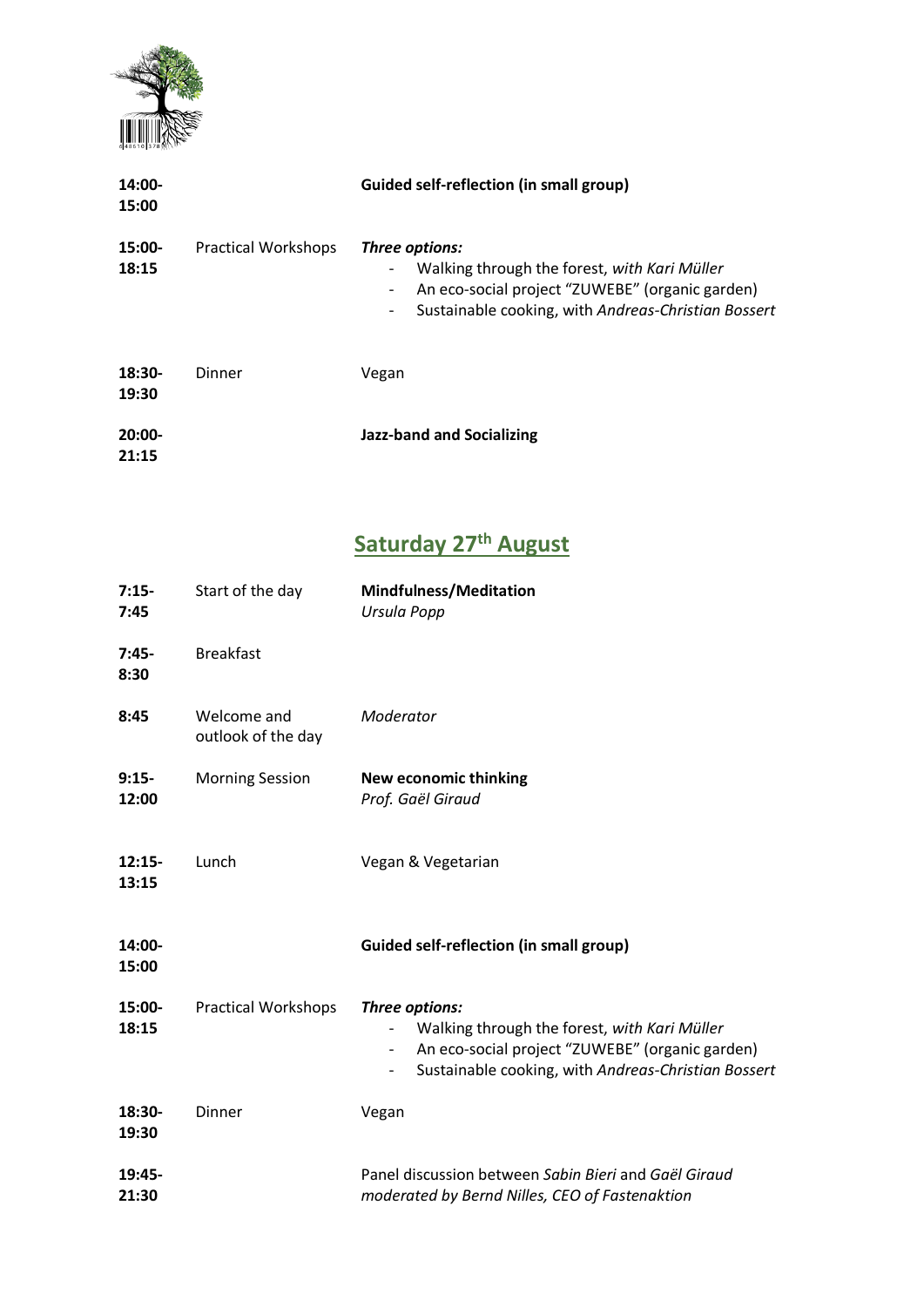

#### **Sunday 28 th August**

| $7:15-$<br>7:45   | Start of the day                  | <b>Mindfulness/Meditation</b><br>Ursula Popp |
|-------------------|-----------------------------------|----------------------------------------------|
| 8:45              | Welcome and<br>outlook of the day | Moderator                                    |
| $9:15-$<br>16:00  |                                   | <b>Fasting hike</b>                          |
| $18:30-$<br>19:30 | Dinner                            | Vegan                                        |
| $20:00-$<br>21:15 |                                   | <b>Fireside talk with Bernd Nilles</b>       |

#### **Monday 29 th August**

| $7:15-$<br>7:45   | Start of the day                                  | <b>Mindfulness/Meditation</b><br>Ursula Popp                                                                                                                                                   |
|-------------------|---------------------------------------------------|------------------------------------------------------------------------------------------------------------------------------------------------------------------------------------------------|
| $7:45-$<br>8:15   | <b>Breakfast</b>                                  |                                                                                                                                                                                                |
| 8:35              | Departure by bus                                  | Day excursion at the ZHAW Campus Grüental (Wädenswil)                                                                                                                                          |
| 8:45              | Welcome and<br>outlook of the day<br>(in the bus) | Moderator                                                                                                                                                                                      |
| $9:15-$<br>12:00  | Morning session                                   | <b>Excursion to Ecological Engineering Living Lab and pilot</b><br>facilities: different options                                                                                               |
| $12:15-$<br>13:00 | Lunch                                             | Eating in the canteen of the campus (vegan)                                                                                                                                                    |
| $13:15-$<br>15:00 | Afternoon session                                 | Four interactive outdoor excursions (choose two options):<br>«Grassland - how the land feeds us»<br>«Treasure below your feet»<br>«Vegetables - pleasure for all senses»<br>«Next stop future» |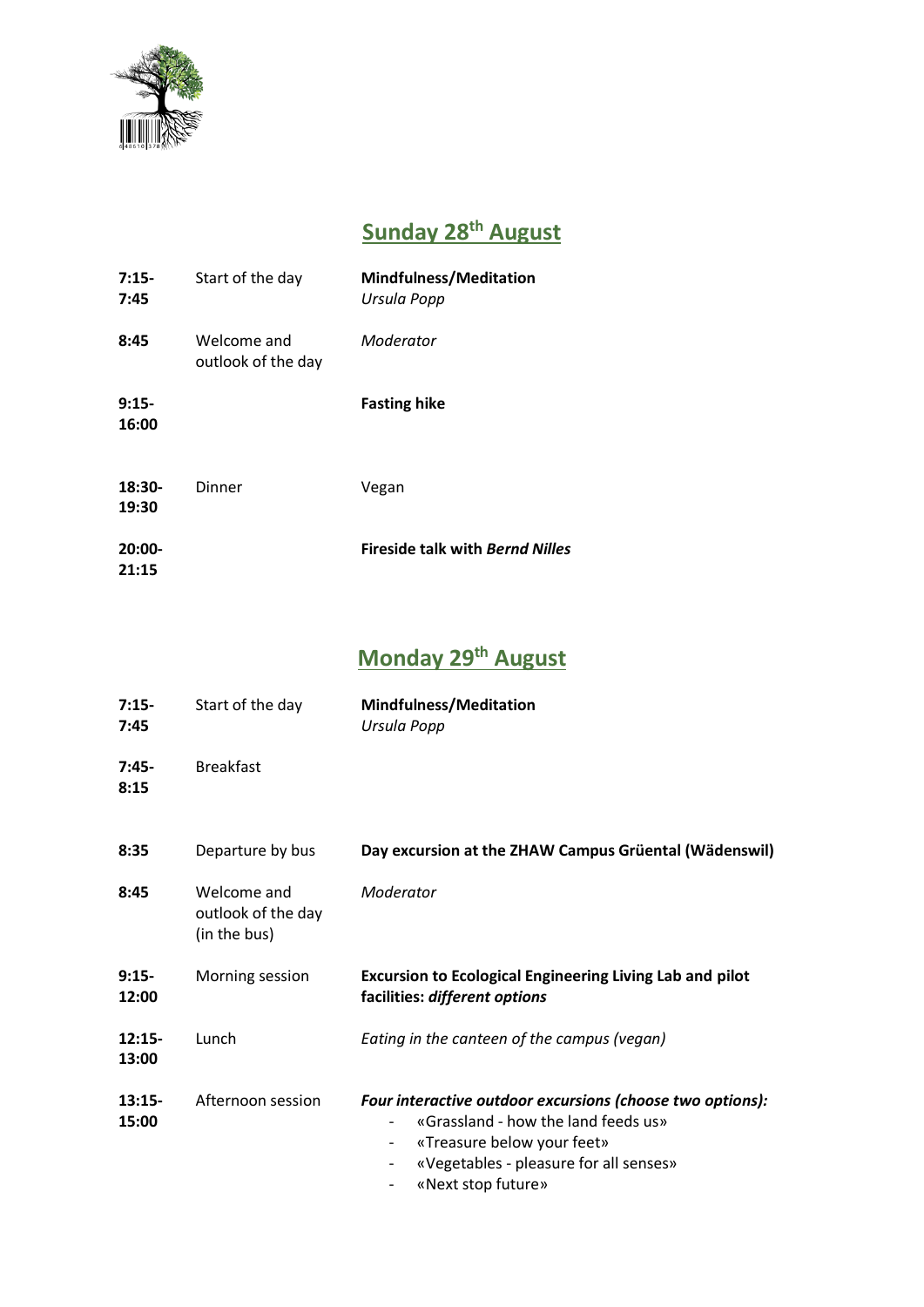

| Dinner | Vegan                   |
|--------|-------------------------|
|        |                         |
|        |                         |
|        | <b>Cultural Evening</b> |
|        |                         |
|        |                         |

## **Tuesday, 30th August**

| $7:15-$<br>7:45   | Start of the day                  | <b>Mindfulness/Meditation</b><br>Ursula Popp                                                                                           |
|-------------------|-----------------------------------|----------------------------------------------------------------------------------------------------------------------------------------|
| $7:45-$<br>8:30   | <b>Breakfast</b>                  |                                                                                                                                        |
| 8:45              | Welcome and<br>outlook of the day | Moderator                                                                                                                              |
| $9:15-$<br>10:00  | <b>Morning Session</b>            | <b>Cradle to Cradle NGO</b><br>Dr. Monika Griefahn                                                                                     |
| $10:15-$<br>11:00 | <b>Morning Session</b>            | <b>Senior Women for Climate Protection Switzerland sue</b><br>Switzerland before the European Court of Human Rights<br>Pia Hollenstein |
| $11:15-$<br>12:00 |                                   | <b>Guided self-reflection (in small group)</b>                                                                                         |
| $12:15-$<br>13:15 | Lunch                             | Vegan & Vegetarian                                                                                                                     |
| 13:30-<br>16:30   |                                   | <b>Excursion to V-Zug</b>                                                                                                              |
| 16:30-<br>18:00   |                                   | Free time in Zug (or in the Lake)                                                                                                      |
| $18:30-$<br>19:30 | Dinner                            | Vegan                                                                                                                                  |
| 20:00-<br>21:15   |                                   | Fireside talk with Dr. Monika Griefahn                                                                                                 |